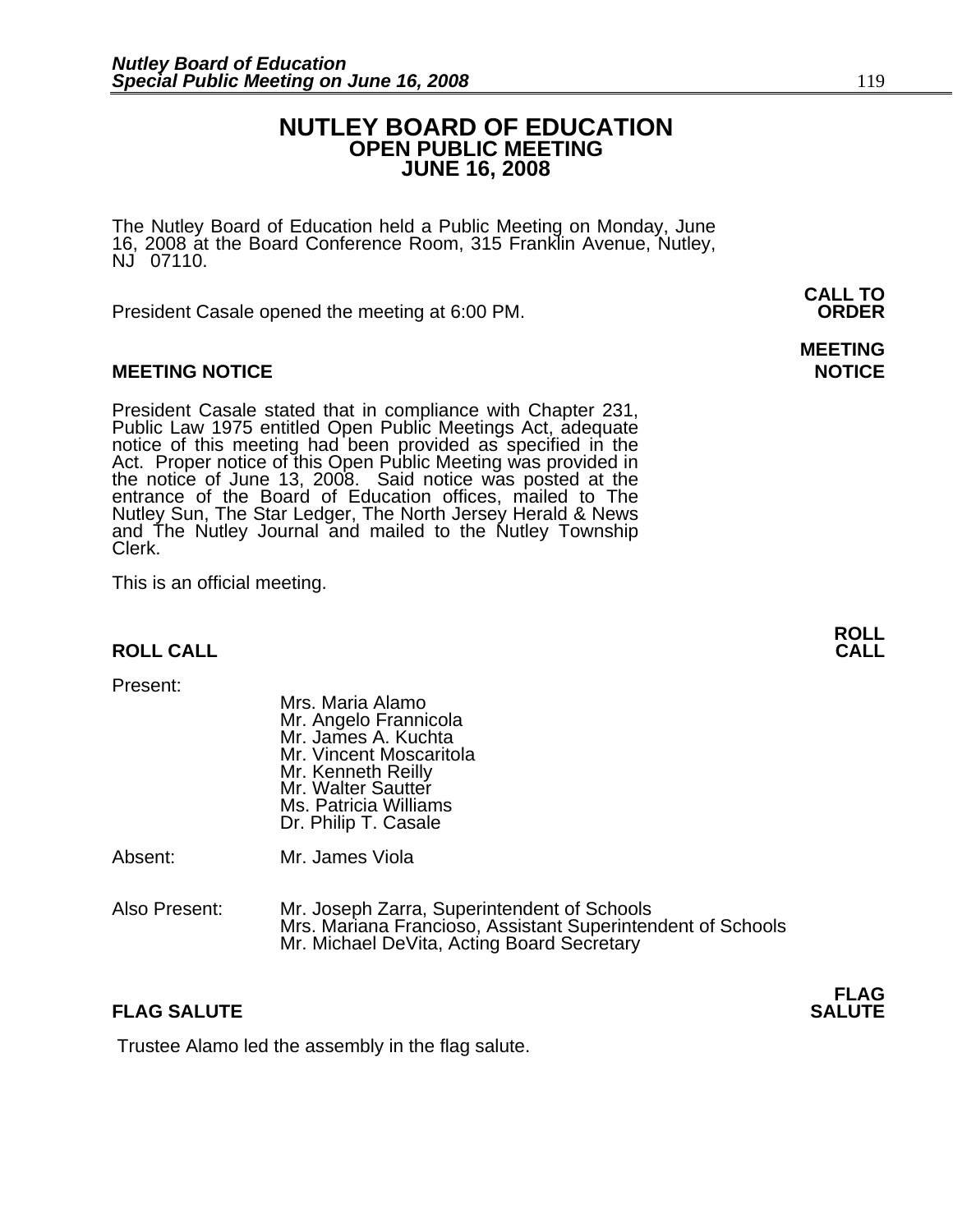#### **MOTION TO ADJOURN TO EXECUTIVE SESSION**

At 6:05 PM Trustee Reilly moved and Trustee Kuchta seconded the following resolution:

WHEREAS, the Board of Education will be discussing matters exempt from public discussion pursuant to N.J.S.A. 10:4-12,

NOW, THEREFORE, BE IT RESOLVED that the Board of Education recess to Closed Executive Session at this time to discuss the following:

> Legal Issues Personnel Issues Student Issues

BE IT FURTHER RESOLVED that the results of the discussions will be made public by inclusion on the agenda of a subsequent meeting of the Board of Education or when the reasons for discussing such matters in closed session no longer exist.

The motion was approved by voice vote.

#### **RECONVENE PUBLIC SESSION RECONVENE**

At 6:30 PM Trustee Kuchta moved, Trustee Williams seconded, and the Board unanimously approved by voice vote a motion to reconvene public session.

The meeting reconvened in the JHWMS Library located at 325 Franklin Avenue, Nutley, NJ.

### **ROLL ROLL CALL CALL**

Present:

Mrs. Maria Alamo Mr. Angelo Frannicola Mr. James A. Kuchta Mr. Vincent Moscaritola Mr. Kenneth Reilly Mr. Walter Sautter Ms. Patricia Williams Dr. Philip T. Casale

Absent: Mr. James Viola

Also Present: Mr. Joseph Zarra, Superintendent of Schools Mrs. Mariana Francioso, Assistant Superintendent of Schools Mr. Michael DeVita, Acting Board Secretary

#### **HEARING OF CITIZENS (Resolutions Only)**

None

## **PUBLIC SESSION**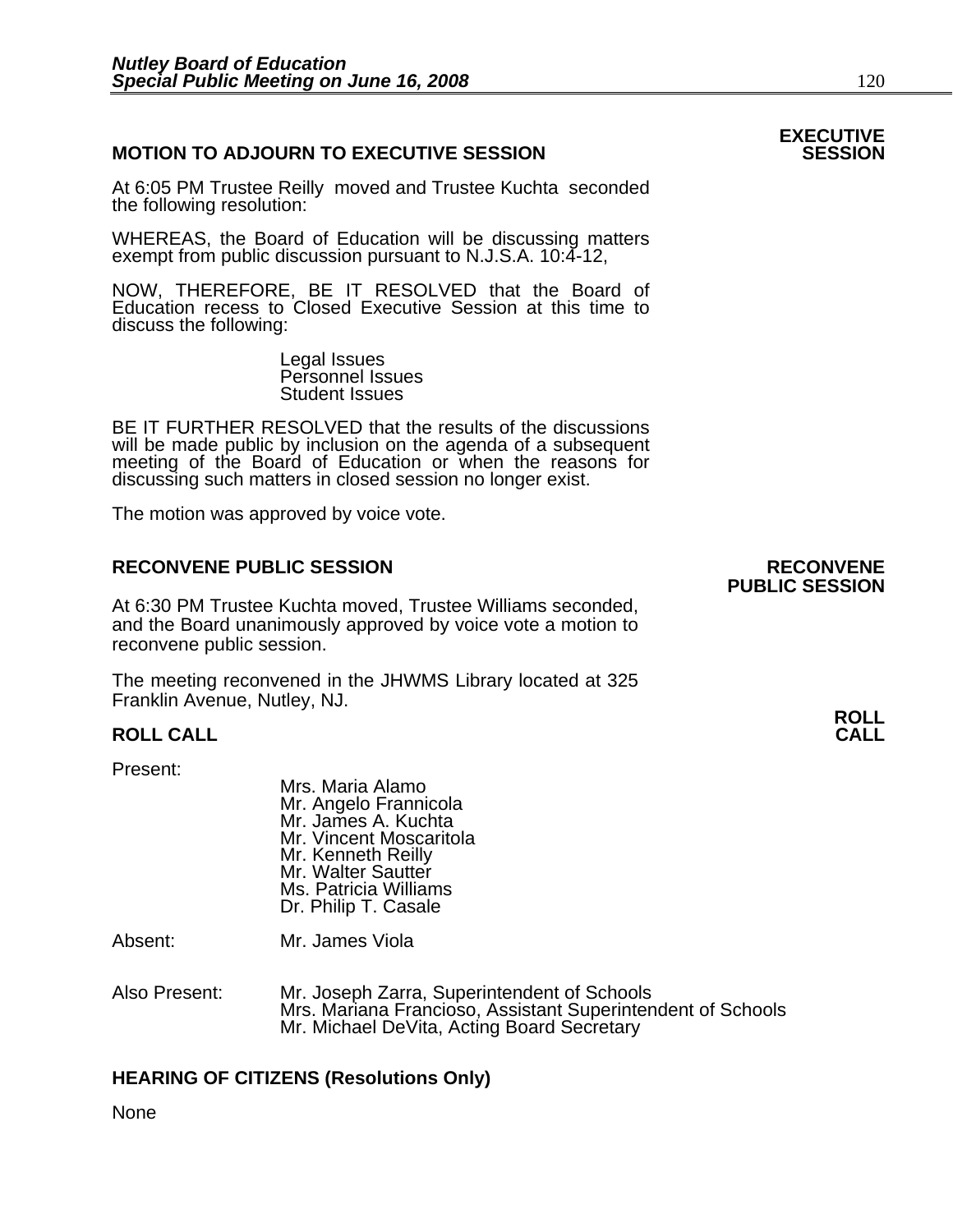Trustee Reilly asked if there were always two steps for the custodial summer help.

#### **RESOLUTIONS:**

Trustee Frannicola moved, Trustee Kuchta seconded, a motion that the Board approves the Resolutions numbers 1 through 3 as listed below.

Resolutions 1 through 3 were unanimously approved by roll call vote.

#### 1. **REAPPOINTMENT – Non-Tenured Teachers**

BE IT RESOLVED that the Board of Education approves the reappointment of the non-tenured teachers listed on the attached Schedule E for the 2008-09 school year on the salary guide at the classification, step and annual salary as indicated in accordance with the 2008-09 Teachers' Salary Guide.

#### 2**. APPROVAL OF PARTIAL PAYMENT TO TRU-VAL ELECTRIC CORP.**

BE IT RESOLVED that the Board of Education approves partial payment in the amount of \$43,530.38 to Tru-Val Electric Corp. for the Franklin Middle School Additions and Alterations Project as per the recommendation of the Board's architect and construction manager. **APPROVE** 

### 3. **APPROVAL OF PARTIAL PAYMENT TO BILL LEARY AIR CONDITIONING & HEATING**

BE IT RESOLVED that the Board of Education approves partial payment in the amount of \$178,714.40 to Bill Leary Air Conditioning & Heating for the Franklin Middle School Additions and Alterations Project as per the recommendation of the Board's architect and construction manager. **STATE OF** 

## 4. **STATE OF EMERGENCY – NUTLEY BOARD OF EDUCATION**

Trustee Reilly moved, and Trustee Frannicola seconded, the following resolution. Upon being put to a roll call vote the resolution was approved.

**APPROVE PARTIAL PAY TRU-VAL** 

**PARTIAL PAY BILL LEARY** 

**EMERGENCY NBOE** 



**REAPPOINT NON-TENURED TEACHERS**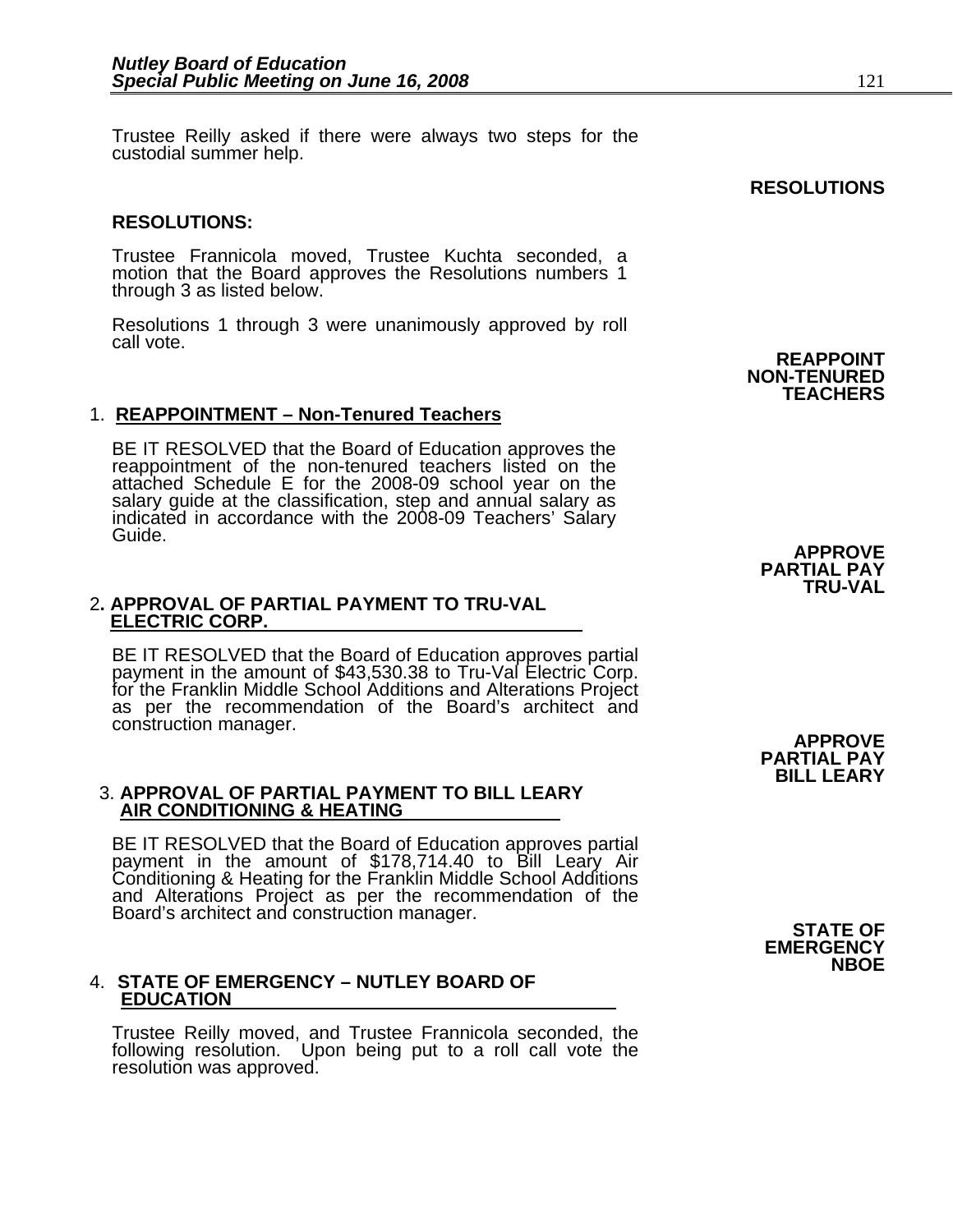WHEREAS, the declared state of emergency on June 11, 12 and 13, 2008, which were a result of tornado like conditions, which struck the township on Tuesday, June 10, 2008 and caused extensive damage compelled the school district to close schools.

WHEREAS, early Wednesday morning, 50% of the township was without power. This included six of seven schools. Officials from Public Service anticipated full power in town no earlier than Friday afternoon, June 13.

WHEREAS, added to the danger of no power, communication, smoke and fire alarms, was the hazard of many trees and countless power lines down. Upon the restoration of power, these power lines posed a threat to the safety of student and parents traveling to the schools.

WHEREAS, the Public Safety Department and the Office of Emergency Management determined that it was unsafe to have students traveling to school while clean-up efforts were underway.

WHEREAS, this unique set of circumstances late in the school year left the Nutley School District with very limited options.

WHEREAS, by changing the school calendar to it's original dates, the Nutley School District will be compliant with code and instruction will not be compromised. The last day of school is moved from Friday, June 20 to Tuesd

NOW, THEREFORE, BE IT RESOLVED that the Board of the Township of Nutley and the Essex County Office of Emergency Management approves a change to the 2007-<br>2008 school calendar.

NOW, BE IT FURTHER RESOLVED that the Board of Education is requesting a change from 180 days to 179 days. **SUMMER** 

#### 5. **APPOINTMENTS – Summer Custodial Employment**

Trustee Alamo moved, and Trustee Kuchta seconded, the following resolution. Upon being put to a roll call vote the resolution was approved.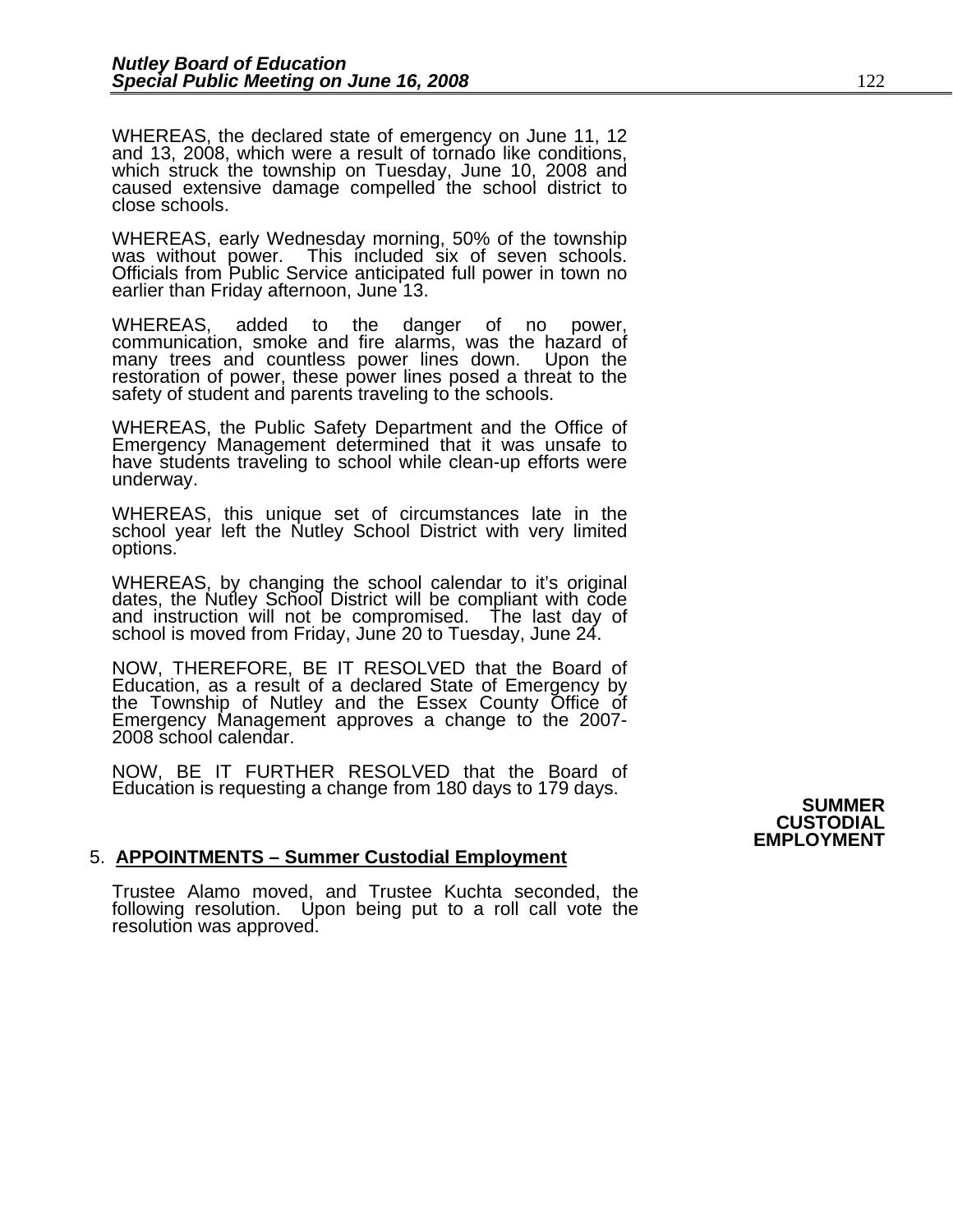BE IT RESOLVED that the Board of Education approves the following<br>personnel to be employed as summer custodial and grounds employees for the summer of 2008:

|                           | <b>Step</b>    | <b>Hourly Rate</b> |
|---------------------------|----------------|--------------------|
| Kevin Byrnes              | 1              | 7.50               |
| <b>Shane Byrnes</b>       | 1              | 7.50               |
| <b>Matthew Calleo</b>     | 2              | 8.00               |
|                           | $\overline{2}$ |                    |
| Ryan Castro               |                | 8.00               |
| Michael Cargill           | $\overline{2}$ | 8.00               |
| <b>Matthew Ciancimino</b> | $\overline{2}$ | 8.00               |
| <b>Ryan Conner</b>        | 1              | 7.50               |
| Daniel Del Tufo           | 1              | 7.50               |
| <b>Mathew Duhm</b>        | 1              | 7.50               |
| Garry Furnari             | 2              | 8.00               |
| Michael DeMunno           | $\overline{2}$ | 8.00               |
| <b>Anthony Genitempo</b>  | 1              | 7.50               |
| <b>Dylan Gonzales</b>     | 1              | 7.50               |
| <b>Jordan Gonzales</b>    | $\overline{2}$ | 8.00               |
| Scott Kilianski           | 1              | 7.50               |
| <b>Mathew Lotito</b>      | 2              | 8.00               |
| Stephen Lotito            | $\overline{2}$ | 8.00               |
| Robert Lubertazzi         | $\overline{2}$ | 8.00               |
| Michael Robinson, Jr.     | $\overline{2}$ | 8.00               |
| <b>Robert Romas</b>       | $\overline{2}$ | 8.00               |
| <b>Robert Tarquini</b>    | $\overline{2}$ | 8.00               |
| Mark Vicidomini           | $\overline{2}$ | 8.00               |
| Jordan Weinstein          | $\overline{2}$ | 8.00               |
| <b>Robert Woll</b>        | $\overline{2}$ | 8.00               |

**TRANSFER OF PERSONNEL** 

### 6. **TRANSFER OF PERSONNEL**

Trustee Williams moved, and Trustee Kuchta seconded, the following resolution. Upon being put to a roll call vote the resolution was approved with Trustee Reilly abstaining.

BE IT RESOLVED that the Board of Education approves, upon the recommendation of the Superintendent of Schools the following transfer:

**NAME FROM TO**

Laura Reilly **Contract Contract Contract JHW Middle School** High School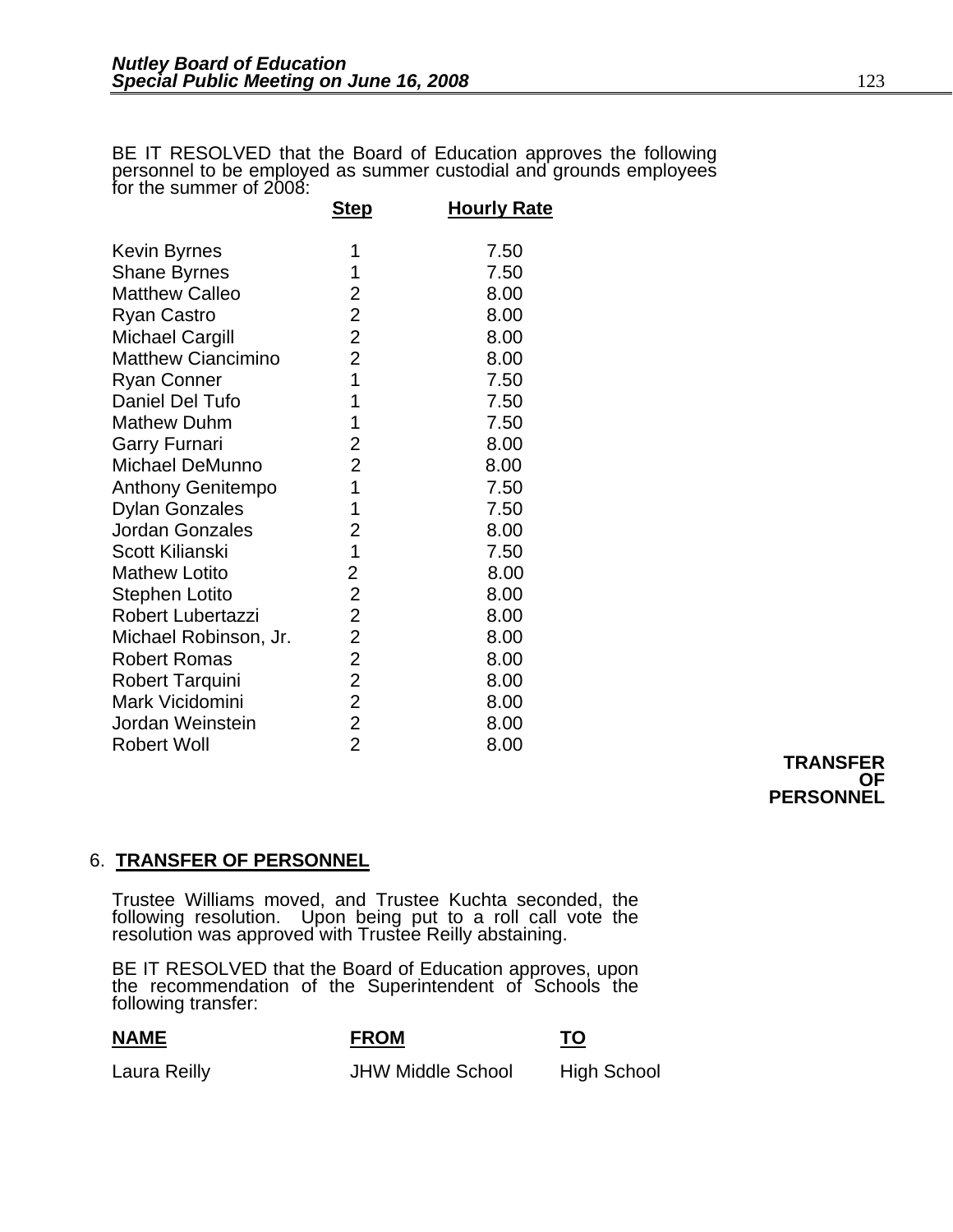#### 7. **APPROVAL OF TRAVEL LIST**

Trustee Kuchta moved, and Trustee Frannicola seconded, the following resolution. Upon being put to a roll call vote the resolution was approved.

BE IT RESOLVED that the Board of Education approves the travel list and all expenses per (Schedule A).

#### **MOTION TO RECESS TO EXECUTIVE SESSION**

At 6:37 PM Trustee Kuchta moved and Trustee Reilly seconded the following resolution:

WHEREAS, the Board of Education will be discussing matters exempt from public discussion pursuant to N.J.S.A. 10:4-12,

NOW, THEREFORE, BE IT RESOLVED that the Board of Education recess to Closed Executive Session at this time to discuss the following:

> Legal Issues Personnel Issues Student Issues

BE IT FURTHER RESOLVED that the results of the discussions will be made public by inclusion on the agenda of a subsequent meeting of the Board of Education or when the reasons for discussing such matters in closed session no longer exist.

The motion was approved by voice vote.

President Casale said the Board might be coming back into public session to take action after executive session. **RECONVENE RECONVENE** 

#### **RECONVENE PUBLIC SESSION**

At 7:35 PM Trustee Reilly moved, and Trustee Kuchta seconded, that the meeting reconvene public session. Upon being put to a roll call vote the resolution was approved.

Trustee Reilly moved, and Trustee Kuchta seconded, the following resolution. Upon being put to a roll call vote the resolution was approved.

#### **LAW APPROVAL – Construction Law Firm**

BE IT RESOLVED that the Nutley Board of Education authorizes the law firm of ConnellFoley to perform a preliminary inquiry about the scope of work on a construction law basis for the 2004 and 2006 Referendums.

**APPROVE CONSTRUCTION** 

**APPROVE TRAVEL LIST A** 

## **EXECUTIVE**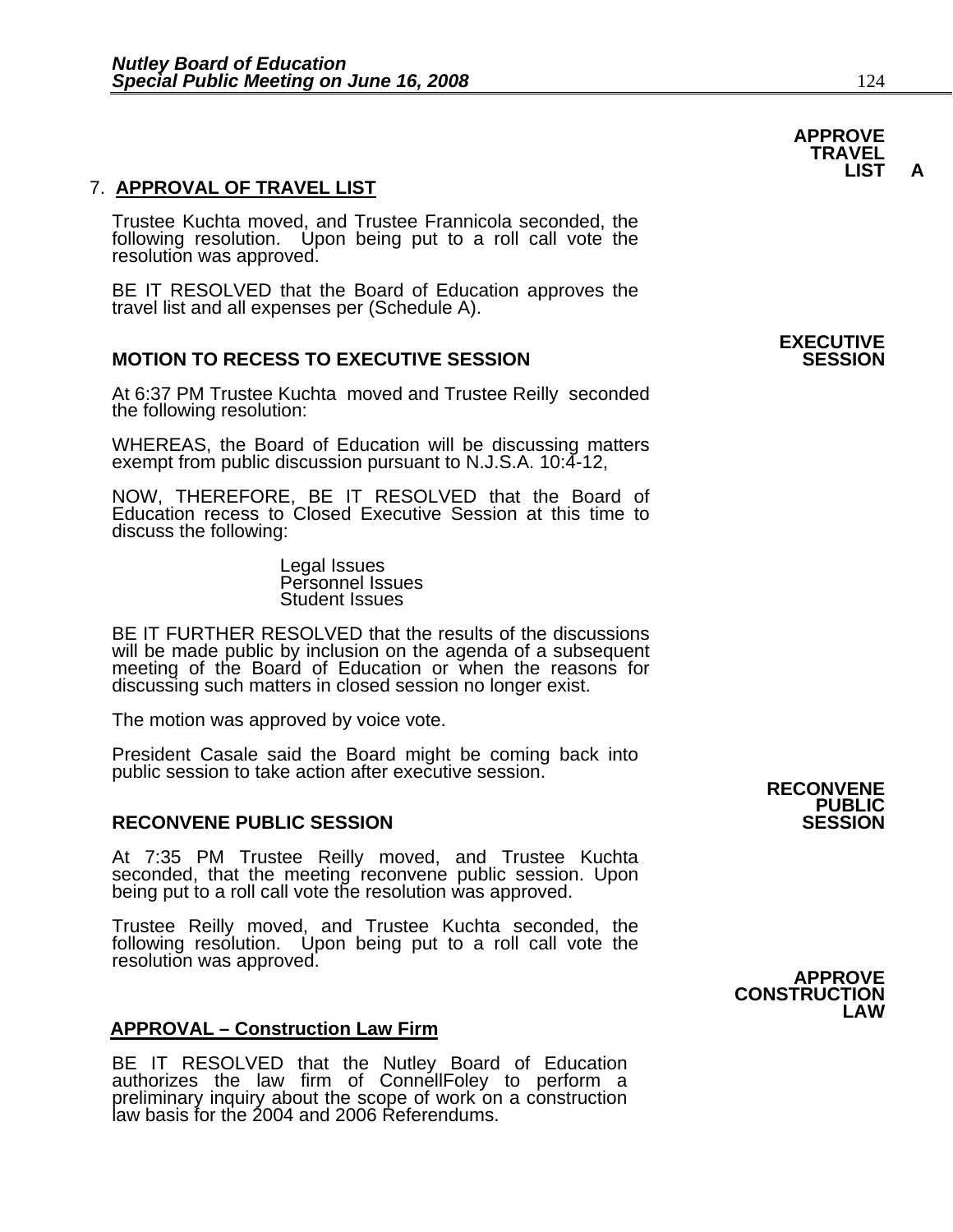BE IT FURTHER RESOLVED that the firm will speak with the construction manager, architect and owner to discuss contracts, change orders, owner claims, contractor claims, punch list items, code violations, known legal claims and bid documents.

BE IT FURTHER RESOLVED that the firm will make an informal report to the Board or Facilities Committee.

ALSO, BE IT FURTHER RESOLVED that the firm will perform these duties at an hourly rate of \$200 and not exceed a total of \$5,000.

#### **MOTION TO RECESS TO EXECUTIVE SESSION**

At 7:40 PM Trustee Kuchta moved and Trustee Sautter seconded the following resolution:

WHEREAS, the Board of Education will be discussing matters exempt from public discussion pursuant to N.J.S.A. 10:4-12,

NOW, THEREFORE, BE IT RESOLVED that the Board of Education recess to Closed Executive Session at this time to discuss the following:

> Legal Issues Personnel Issues Student Issues

BE IT FURTHER RESOLVED that the results of the discussions will be made public by inclusion on the agenda of a subsequent meeting of the Board of Education or when the reasons for discussing such matters in closed session no longer exist.

 The motion was approved by voice vote.

#### **RECONVENE PUBLIC SESSION**

At 10:04 PM Trustee Reilly moved, and Trustee Kuchta seconded, that the meeting reconvene public session. Upon being put to a roll call vote the resolution was approved.

President Casale asked for all trustees to attend all meetings where construction is discussed. The Facilities Committee meeting originally scheduled for Thursday, June 19<sup>th</sup> was moved to Monday, June 23<sup>rd</sup> at 5:00 PM, when the Public Meeting is scheduled to start.

**EXECUTIVE**